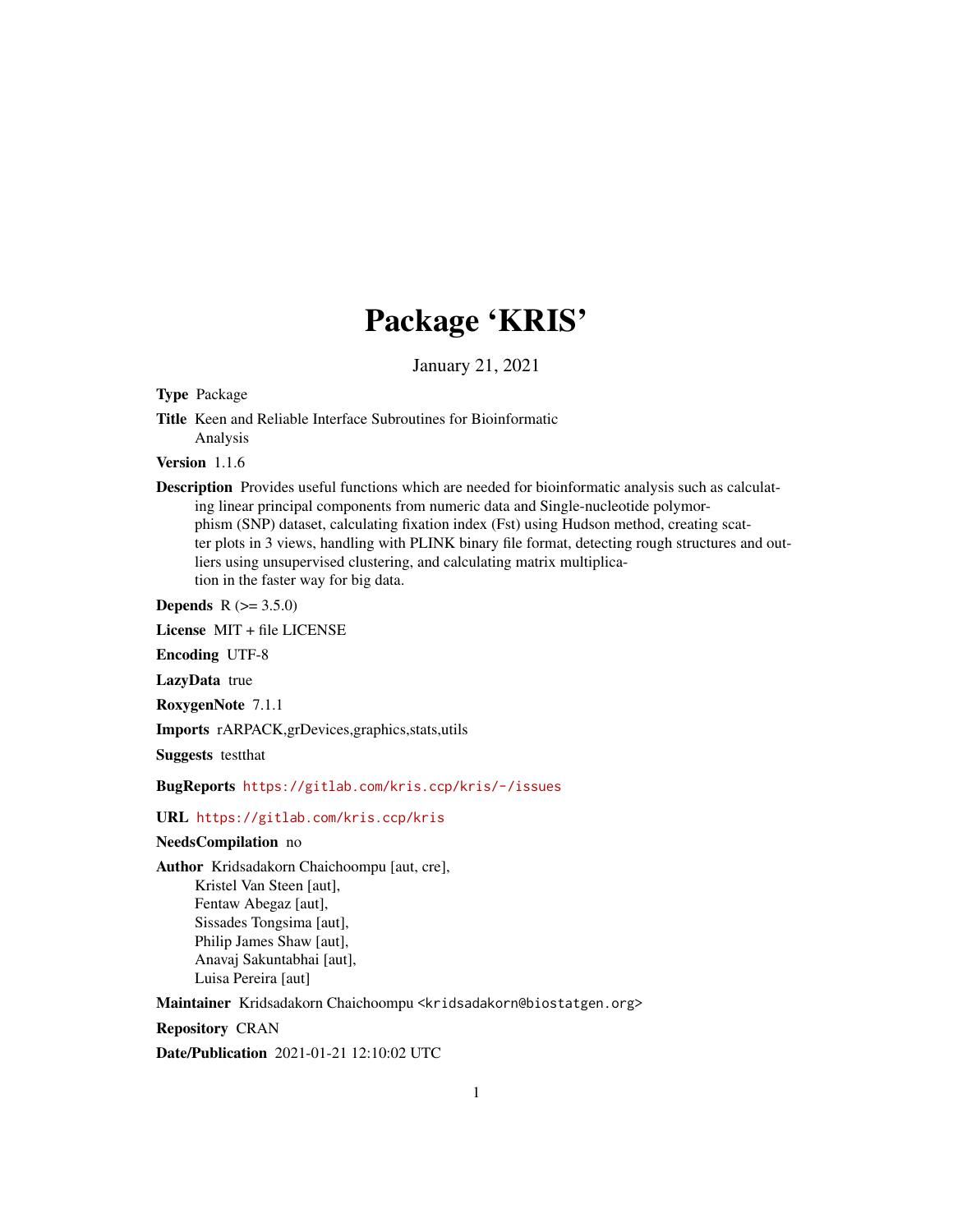# <span id="page-1-0"></span>R topics documented:

| Index | 16 |
|-------|----|
|       |    |
|       |    |
|       |    |
|       |    |
|       |    |
|       |    |
|       |    |
|       |    |
|       |    |
|       |    |
|       |    |
|       |    |

<span id="page-1-1"></span>cal.pc.linear *Calculate linear principal component analysis (PCA) from numeric data and Single-nucleotide polymorphism (SNP) dataset*

# Description

Available for two types of data; numeric data and Single-nucleotide polymorphism (SNP) dataset in additive coding (0, 1, and 2).

# Usage

```
cal.pc.linear(X, PCscore = TRUE, no.pc = NA, data.type = "linear", XXT = TRUE)
```
# Arguments

| X         | A data matrix which rows represent samples and columns represent features.                                                                                                                                                                                                                                                                                                        |
|-----------|-----------------------------------------------------------------------------------------------------------------------------------------------------------------------------------------------------------------------------------------------------------------------------------------------------------------------------------------------------------------------------------|
| PCscore   | To specify whether scaled PCs will be calculated or not. If FALSE, eigenvectors<br>are returned instead. Default $=$ TRUE.                                                                                                                                                                                                                                                        |
| no.pc     | A number of PCs to be calculated. If no.pc is set, PCs are patially calculated.<br>Otherwise all PCs are obtained after calculation. Default $= NA$ .                                                                                                                                                                                                                             |
| data.type | To specify a type of data matrix X. It can be set to "linear" and "snp". Default $=$<br>"linear".                                                                                                                                                                                                                                                                                 |
| XXT       | To specify how pricipal components (PCs) are calculated. If TRUE, PCs are<br>calculated from $X.t(X)$ , otherwise X is used directly. XXT is useful option espe-<br>cially an input matrix X contains many columns. Enabling this option, it helps<br>to reduce computation complexity. Regardless the option XXT is enable or not,<br>optained PCs are the same. Default = TRUE. |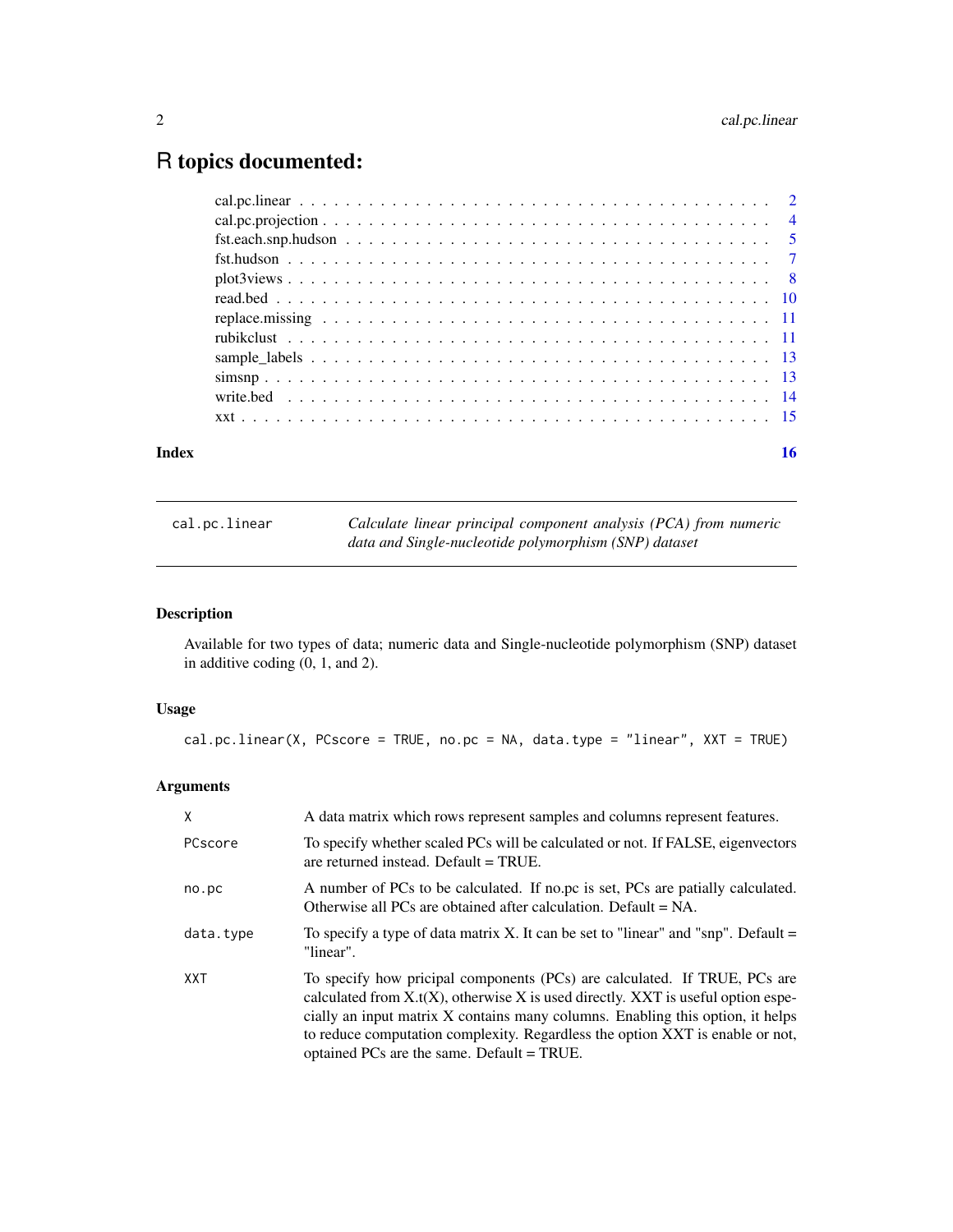# <span id="page-2-0"></span>cal.pc.linear 3

# Value

The returned value is a list with 2 objects, \$PC, \$evalue:

- \$PC is a PC matrix which rows represent samples and columns represent PCs.
- \$evalue is a vector of eigen values.

# See Also

[cal.pc.projection](#page-3-1)

#### Examples

```
#Load simulated dataset
data(example_SNP)
```

```
#Using default parameters
PCs <- cal.pc.linear(simsnp$snp)
summary(PCs)
```
#Preview \$PC print(PCs\$PC[1:5,1:3])

#Preview \$evalue print(PCs\$evalue[1:3])

```
plot3views(PCs$PC[,1:3], sample_labels)
```
#Calculate PCs without PC scores

```
PCs <- cal.pc.linear(simsnp$snp, PCscore = FALSE)
summary(PCs)
```

```
#Preview $PC
print(PCs$PC[1:5,1:3])
```

```
#Preview $evalue
print(PCs$evalue[1:3])
```
plot3views(PCs\$PC[,1:3], sample\_labels)

```
#Calculate the top 3 PCs
PCs <- cal.pc.linear(simsnp$snp, no.pc = 3)
summary(PCs)
```

```
#Preview $PC
print(PCs$PC[1:5,1:3])
```

```
#Preview $evalue
print(PCs$evalue[1:3])
```

```
plot3views(PCs$PC[,1:3], sample_labels)
```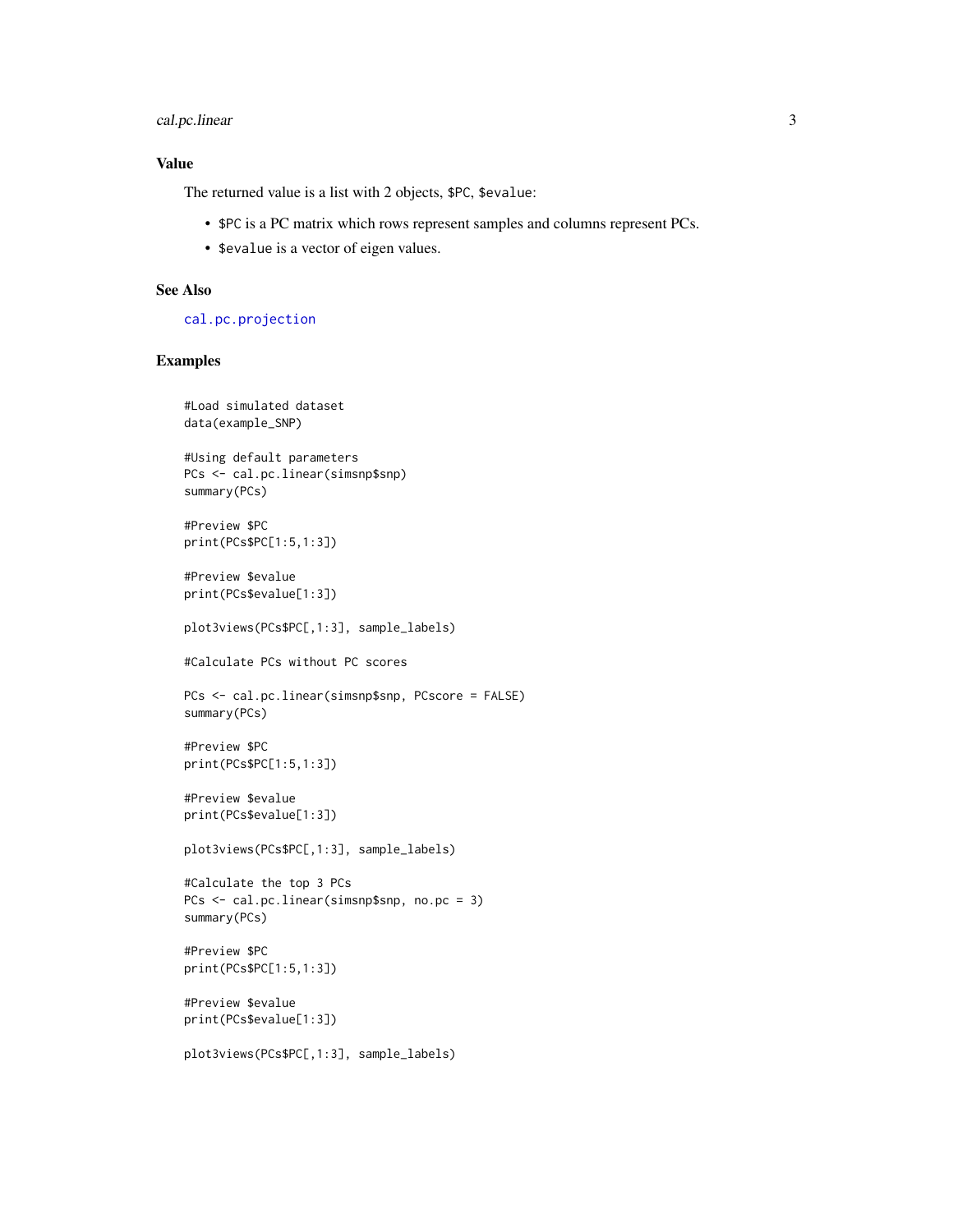<span id="page-3-1"></span><span id="page-3-0"></span>

# Description

In order to perform the projection method, disease status for all individuals are required. First, PCA is performed only in control group, then project the scores from control group into case group.

#### Usage

```
cal.pc.projection(
  X,
  status,
  individual_id = NULL,
  labels = NULL,
  no.pc = NA,
  data.type = "linear"
\lambda
```
#### Arguments

| X             | A data matrix which rows represent samples and columns represent features.                                                                                                                                                            |  |
|---------------|---------------------------------------------------------------------------------------------------------------------------------------------------------------------------------------------------------------------------------------|--|
| status        | A vector of numbers that contains disease status for all individuals. For control<br>group, the status is $1$ ", and "2" for case group. Individuals with unknown status<br>(other numbers) are ignored and excluded from the result. |  |
| individual_id | A vector of charactors that contains individuals IDs                                                                                                                                                                                  |  |
| labels        | A vector of charactors that contains labels for all lindividuals                                                                                                                                                                      |  |
| no.pc         | A number of PCs to be calculated. If no.pc is set, PCs are patially calculated.<br>Otherwise all PCs are obtained after calculation. Default = NA.                                                                                    |  |
| data.type     | To specify a type of data matrix X. It can be set to "linear" and "snp". Default $=$<br>"linear".                                                                                                                                     |  |

# Value

The returned value is a list with 4 objects, \$PC, \$id, \$label,and \$status. Individuals with unknown status are excluded.

- \$PC is a PC matrix which rows represent samples and columns represent PCs.
- \$individual\_id is a vector of charactors that contains individuals IDs.
- \$label is a vector of charactors that contains labels for all lindividuals.
- \$status is a vector of numbers that contains disease status for all. individuals.

# See Also

[cal.pc.linear](#page-1-1)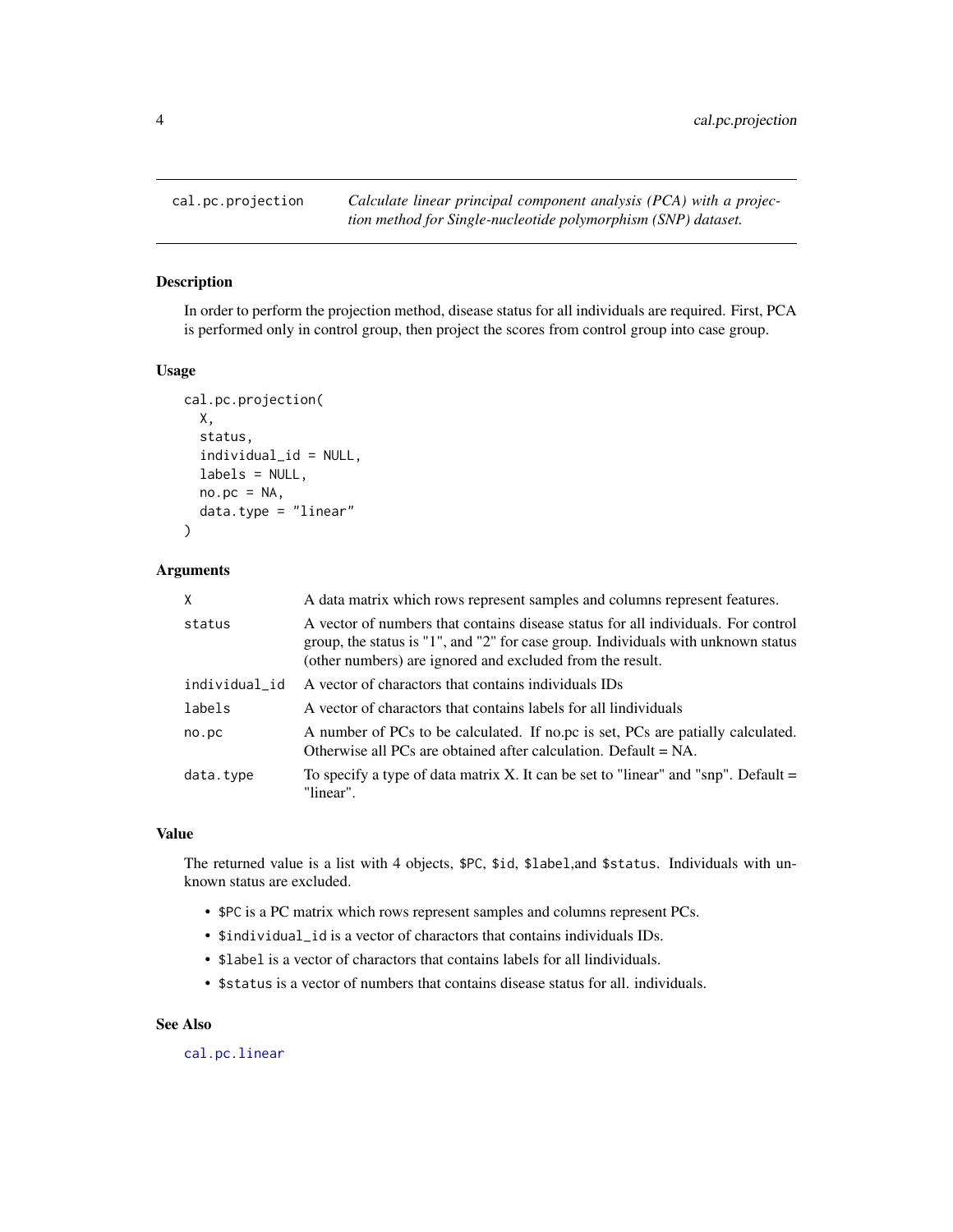# <span id="page-4-0"></span>fst.each.snp.hudson 5

### Examples

```
data(example_SNP)
#Create a random list of disease status, 1 = Control and 2 = Case
ind_status <- sample(c(1,2), size = length(sample_labels), replace = TRUE)
PCs <- cal.pc.projection(simsnp$snp, status = ind_status,
labels = sample_labels)
summary(PCs)
#Preview $PC
print(PCs$PC[1:5,1:3])
#Preview $status
print(PCs$status[1:3])
plot3views(PCs$PC[,1:3], PCs$label)
#Calculate the top 3 PCs
PCs <- cal.pc.projection(simsnp$snp, status = ind_status,
labels = sample_labels, no.pc = 3)
summary(PCs)
#Preview $PC
print(PCs$PC[1:5,1:3])
plot3views(PCs$PC[,1:3], PCs$label)
```
<span id="page-4-1"></span>fst.each.snp.hudson *Calculate the fixation index (Fst) for all SNPs between two groups of individuals from Single-nucleotide polymorphism (SNP)*

# Description

Fixation index (Fst) calculation was implemented using Hudson method as in Bhatia (2013) and Hudson (1992).

Fixation index (Fst) calculation was implemented using Hudson method as in Bhatia (2013) and Hudson (1992).

#### Usage

fst.each.snp.hudson(X, idx.p1, idx.p2)

fst.each.snp.hudson(X, idx.p1, idx.p2)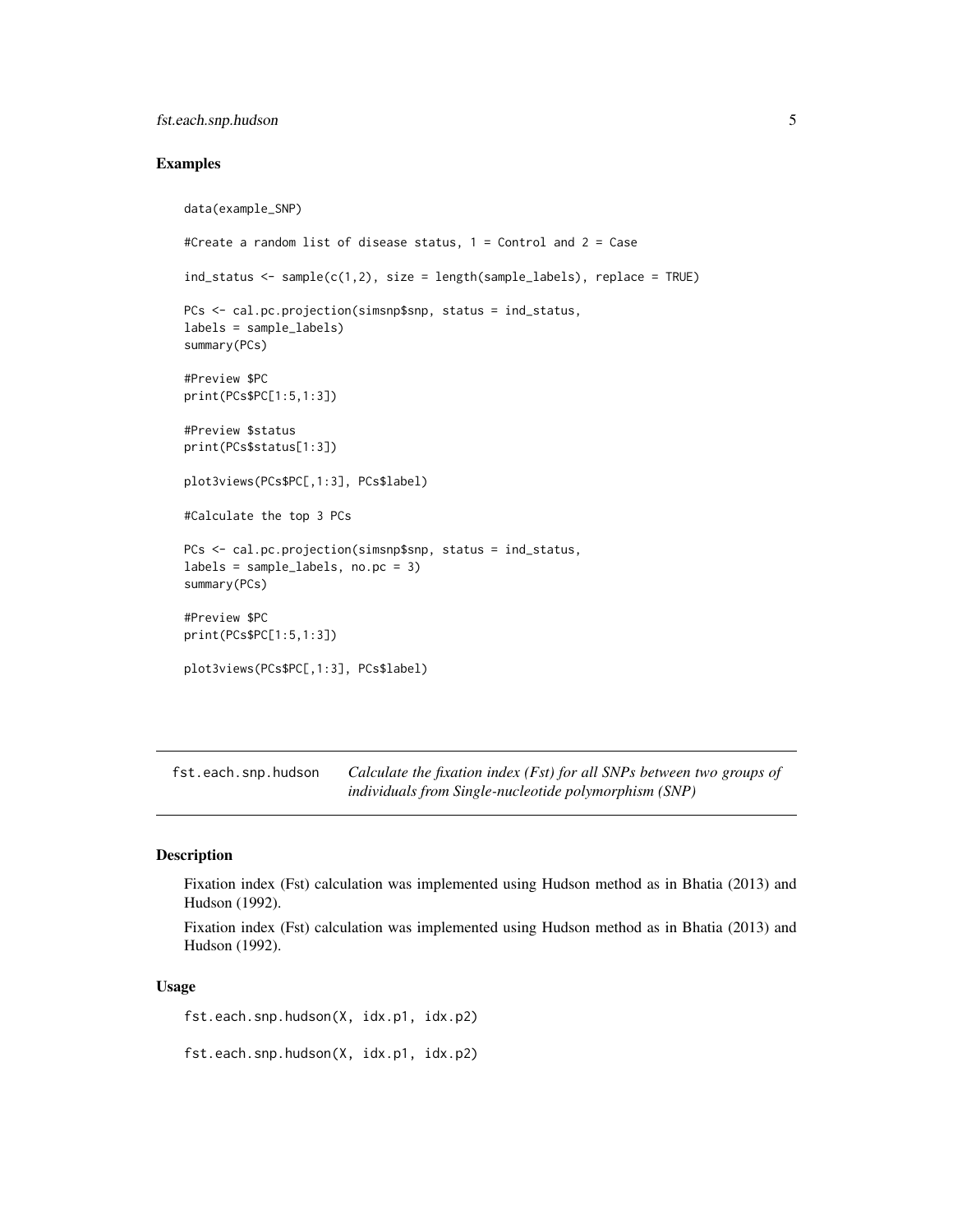#### <span id="page-5-0"></span>Arguments

| X.     | A matrix contains the number 0, 1, and 2 representing SNP in additive coding.<br>Rows represent individuals and columns represent SNP. |
|--------|----------------------------------------------------------------------------------------------------------------------------------------|
| idx.p1 | An integer vector contains the row indices of first population in the matrix X.                                                        |
| idx.p2 | An integer vector contains the row indices of second population in the matrix X.                                                       |

# Value

The function returns a matrix of pairwise Fst values for all SNPs between 2 specified groups.

The function returns a matrix of pairwise Fst values for all SNPs between 2 specified groups.

#### References

Bhatia, G., Patterson, N., Sankararaman, S., and Price, A.L. (2013). Estimating and interpreting FST: The impact of rare variants. Genome Res. 23, 1514-1521.

Hudson, R.R., Slatkin, M., and Maddison, W.P. (1992). Estimation of levels of gene flow from DNA sequence data. Genetics 132, 583-589.

Bhatia, G., Patterson, N., Sankararaman, S., and Price, A.L. (2013). Estimating and interpreting FST: The impact of rare variants. Genome Res. 23, 1514-1521.

Hudson, R.R., Slatkin, M., and Maddison, W.P. (1992). Estimation of levels of gene flow from DNA sequence data. Genetics 132, 583-589.

# See Also

[fst.hudson](#page-6-1) [fst.hudson](#page-6-1)

# Examples

```
#Load simulated dataset
data(example_SNP)
idx1 <- which(sample_labels == 'pop1')
idx2 <- which(sample_labels == 'pop2')
fst.pairwise <- fst.each.snp.hudson(simsnp$snp, idx1, idx2)
#Print out the Fst values of the first three SNPs between 'pop1' and 'pop2'
print(fst.pairwise[1:3])
#Load simulated dataset
data(example_SNP)
```
idx1 <- which(sample\_labels == 'pop1') idx2 <- which(sample\_labels == 'pop2')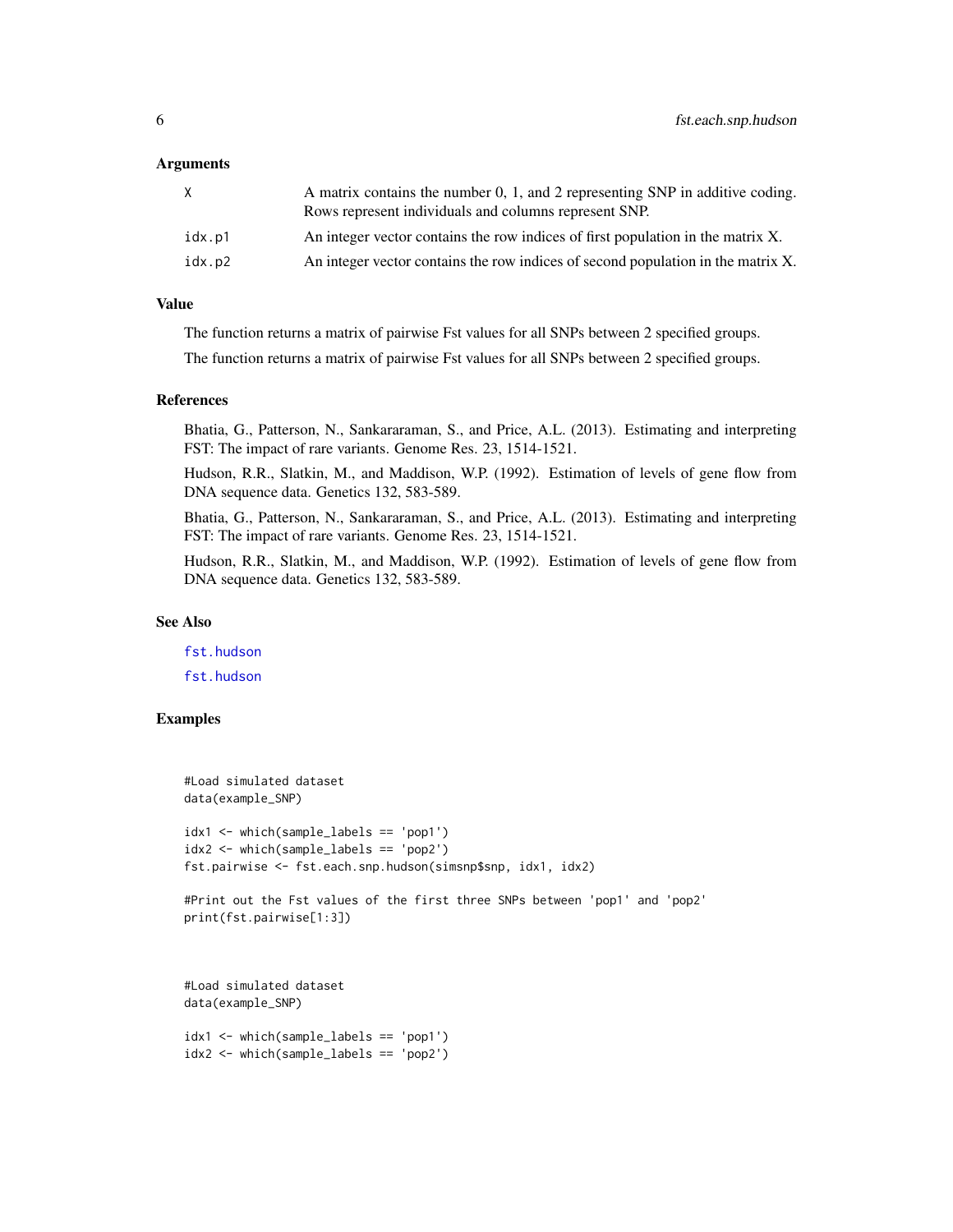#### <span id="page-6-0"></span>fst.hudson 7

fst.pairwise <- fst.each.snp.hudson(simsnp\$snp, idx1, idx2) #Print out the Fst values of the first three SNPs between 'pop1' and 'pop2' print(fst.pairwise[1:3])

<span id="page-6-1"></span>fst.hudson *Calculate the average fixation index (Fst) between two groups of individuals from Single-nucleotide polymorphism (SNP)*

#### **Description**

Fixation index (Fst) calculation was implemented using Hudson method as in Bhatia (2013) and Hudson (1992).

Fixation index (Fst) calculation was implemented using Hudson method as in Bhatia (2013) and Hudson (1992).

#### Usage

fst.hudson(X, idx.p1, idx.p2)

fst.hudson(X, idx.p1, idx.p2)

#### Arguments

| X      | A matrix contains the number 0, 1, and 2 representing SNP in additive coding.<br>Rows represent individuals and columns represent SNP. |
|--------|----------------------------------------------------------------------------------------------------------------------------------------|
| idx.p1 | An integer vector contains the row indices of first population in the matrix X.                                                        |
| idx.p2 | An integer vector contains the row indices of second population in the matrix X.                                                       |

### Value

The function returns an average Fst value between 2 specified groups.

The function returns an average Fst value between 2 specified groups.

#### References

Bhatia, G., Patterson, N., Sankararaman, S., and Price, A.L. (2013). Estimating and interpreting FST: The impact of rare variants. Genome Res. 23, 1514-1521.

Hudson, R.R., Slatkin, M., and Maddison, W.P. (1992). Estimation of levels of gene flow from DNA sequence data. Genetics 132, 583-589.

Bhatia, G., Patterson, N., Sankararaman, S., and Price, A.L. (2013). Estimating and interpreting FST: The impact of rare variants. Genome Res. 23, 1514-1521.

Hudson, R.R., Slatkin, M., and Maddison, W.P. (1992). Estimation of levels of gene flow from DNA sequence data. Genetics 132, 583-589.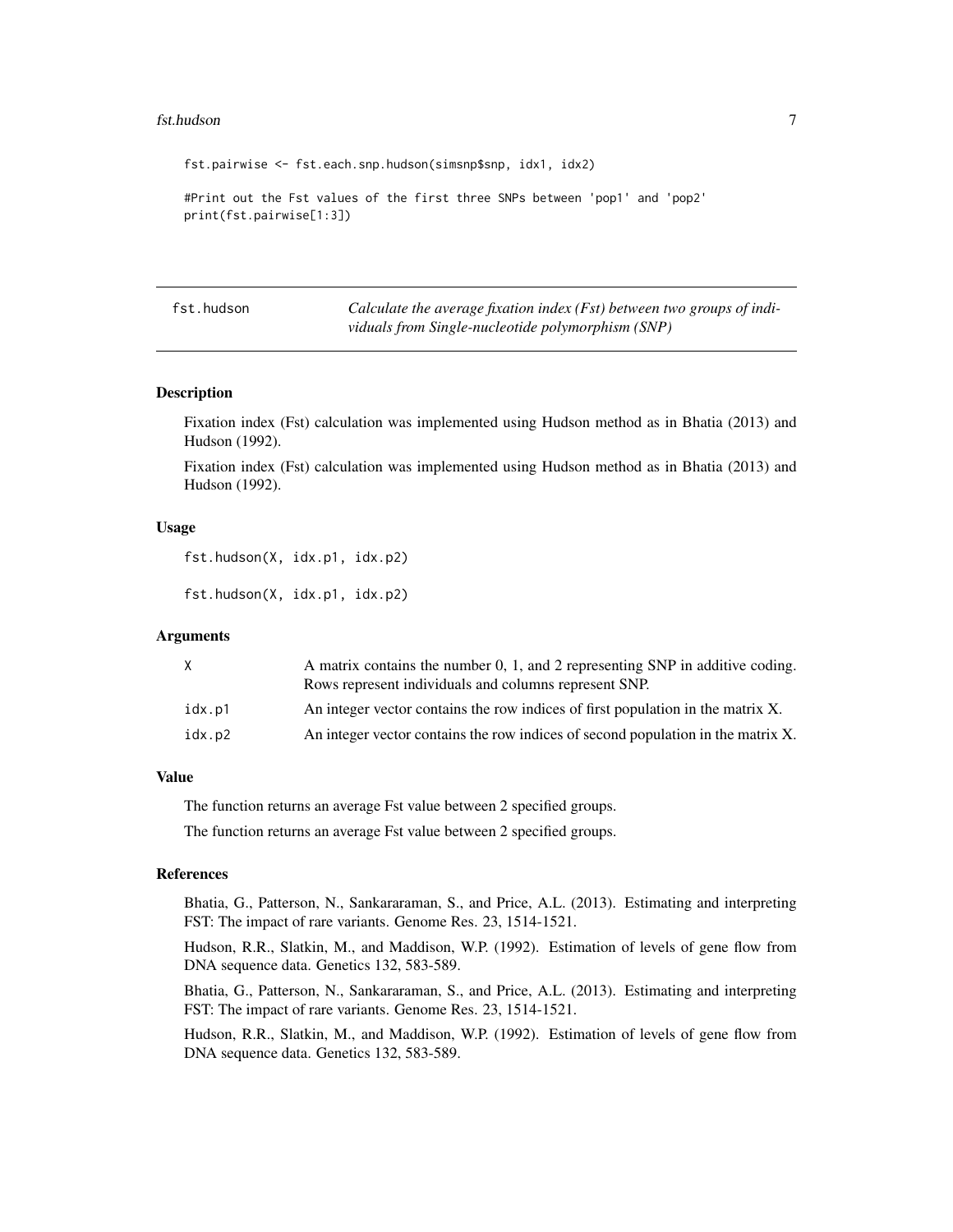# See Also

[fst.each.snp.hudson](#page-4-1) [fst.each.snp.hudson](#page-4-1)

# Examples

```
#Load simulated dataset
data(example_SNP)
idx1 <- which(sample_labels == 'pop1')
idx2 <- which(sample_labels == 'pop2')
fst <- fst.hudson(simsnp$snp, idx1, idx2)
#Print out the Fst value between 'pop1' and 'pop2'
print(fst)
#Load simulated dataset
data(example_SNP)
idx1 <- which(sample_labels == 'pop1')
idx2 <- which(sample_labels == 'pop2')
fst <- fst.hudson(simsnp$snp, idx1, idx2)
#Print out the Fst value between 'pop1' and 'pop2'
print(fst)
```
plot3views *Create scatter plots in three views.*

# Description

Visualize data in X-Y plane, X-Z plane, and Y-Z plane. The input object (matrix or data.frame) must contain at least 3 columns.

#### Usage

```
plot3views(
 X,
  labels,
  only.row = NA,
  plot.legend = NA,
 plot.pattern = NA,
 plot.color = NA
\mathcal{E}
```
<span id="page-7-0"></span>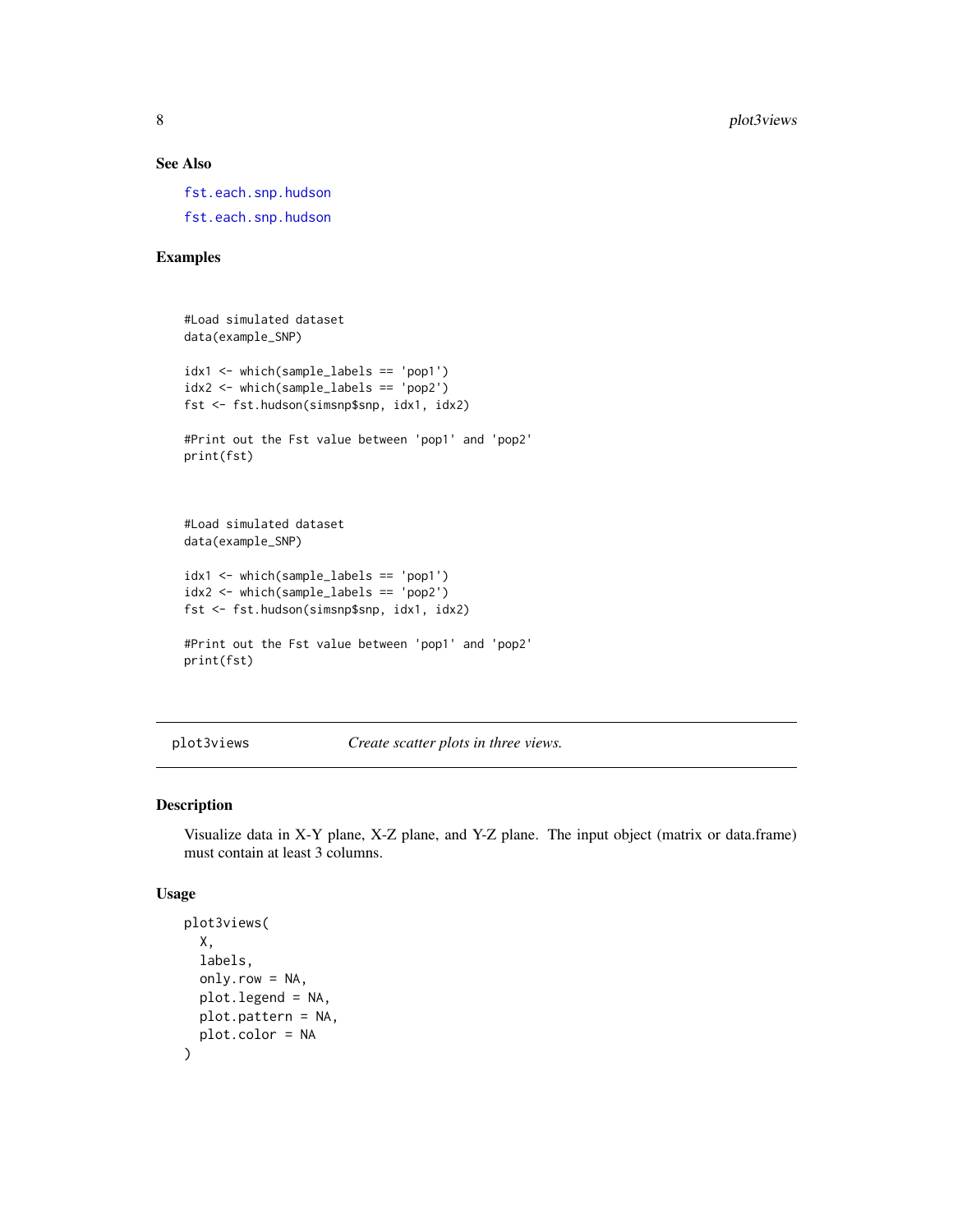#### plot3views 9

#### **Arguments**

| X            | A matrix or a data frame that contains at least 3 columns of numeric data. If<br>there are more than 3 columns in X, only the first 3 columns will be used.                   |
|--------------|-------------------------------------------------------------------------------------------------------------------------------------------------------------------------------|
| labels       | A vector containing row labels of X for display. All vector elements should be<br>of type "character" (as character). The length of vector equals the number of<br>rows in X. |
| only.row     | A vector that contains subset of row numbers that are selected to be plotted.<br>Default $= NA$ .                                                                             |
| plot.legend  | A vector of characters representing legends, also see the note below. Default $=$<br>NA.                                                                                      |
| plot.pattern | A vector of characters or integer representing patterns, also see the note below.<br>Default $= NA$ .                                                                         |
| plot.color   | A vector of characters or integer representing colors, also see the note below.<br>Default $= NA$ .                                                                           |

# Details

Note that the vectors of plot.legend, plot.pattern, and plot.color need to be defined as the same length. All of these vectors need to be given to the function otherwise the default colors and patterns will be used. The vectors need to be set properly, see the section "Examples" for more details.

From version 1.1.5 onward, the parameter 'col.pat.table' is removed out from the function.

#### Examples

```
#Load simulated dataset
data(example_SNP)
PCs <- cal.pc.linear(simsnp$snp, no.pc = 3)
plot3views( PCs$PC, sample_labels)
#To change colors and patterns using symbols
all.labels <- unique(sample_labels)
my.colors <- c('pink', 'yellow', 'cyan', 'green')
my.patterns \leq c(0,1,2,3)plot3views(PCs$PC, labels = sample_labels, plot.legend = all.labels,
plot.pattern = my.patterns, plot.color = my.colors)
#To change patterns using characters
my.patterns <- c('o', 'x', '&', '#')
#To change colors using Hex code
my.colors <- c('#E74C3C', '#8E44AD', '#2ECC71', '#E67E22')
plot3views(PCs$PC, labels = sample_labels, plot.legend = all.labels,
plot.pattern = my.patterns, plot.color = my.colors)
```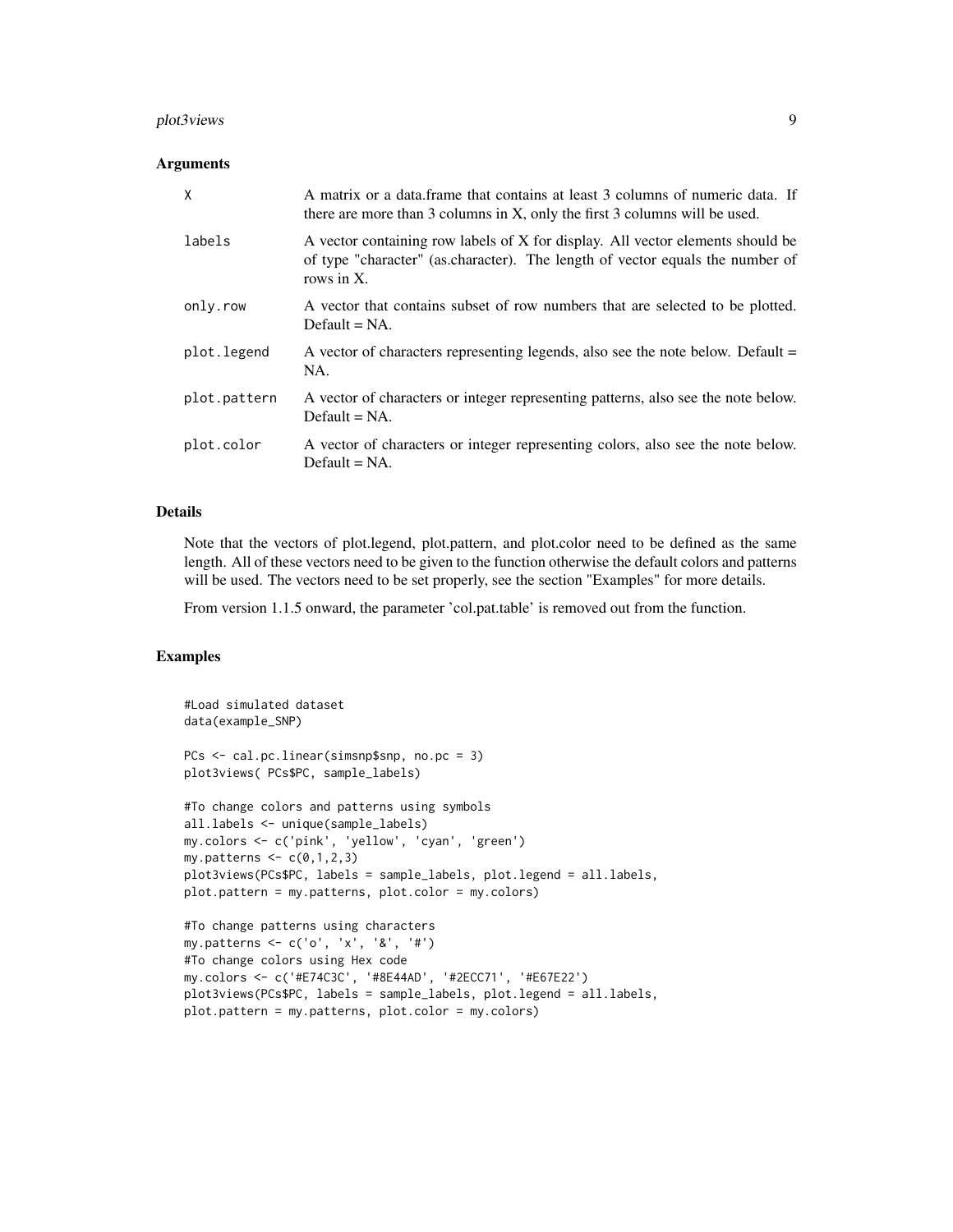#### Description

Require the complete set of 3 files in the binary PLINK format. It includes BED file, BIM file and BAM file. For more information about the binary PLINK format, please check in the manual of PLINK.

# Usage

read.bed(bed, bim, fam, only.snp = FALSE)

#### Arguments

| bed      | A path of BED file                                                                                            |
|----------|---------------------------------------------------------------------------------------------------------------|
| bim      | A path of BIM file                                                                                            |
| fam      | A path of FAM file                                                                                            |
| only.snp | If TRUE, the function to read only SNP matrix, otherwise all files are loaded.<br>The default value is FALSE. |

#### Details

For more details about the binary PLINK format, please check [http://zzz.bwh.harvard.edu/](http://zzz.bwh.harvard.edu/plink/binary.shtml) [plink/binary.shtml](http://zzz.bwh.harvard.edu/plink/binary.shtml)

# Value

The list containing the matrices of \$snp, \$snp.info, and \$ind.info.

- \$snp is a SNP matrix from BED file.
- \$snp.info is a data.frame of SNP information from BIM file.
- \$ind.info is a data.frame of individual information from FAM file.

# See Also

# [write.bed](#page-13-1)

#### Examples

```
#Use the example files embedded in the package.
bed <- system.file("extdata", "example_SNP.bed", package="KRIS")
bim <- system.file("extdata", "example_SNP.bim", package="KRIS")
fam <- system.file("extdata", "example_SNP.fam", package="KRIS")
snp <- read.bed(bed, bim, fam )
```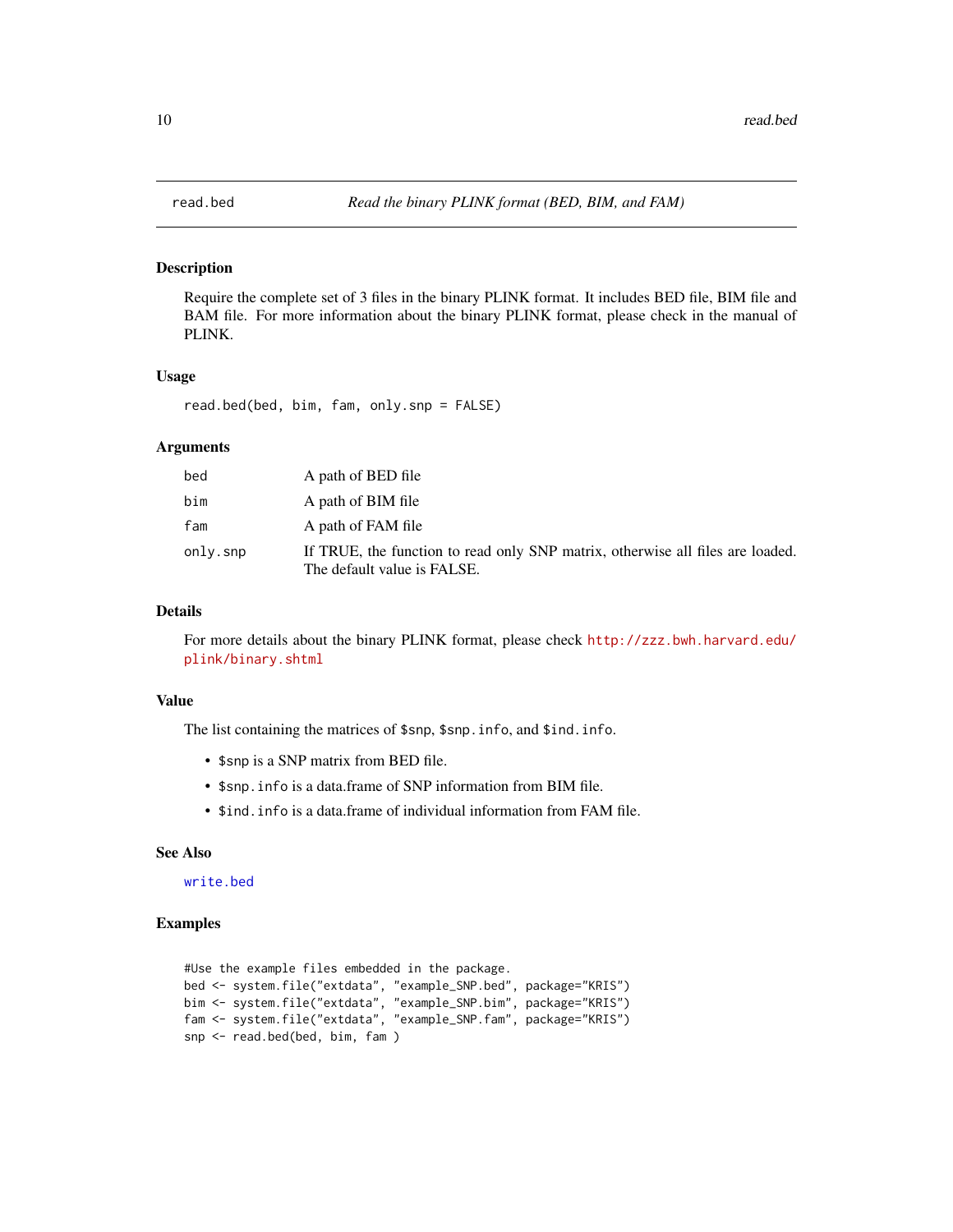# <span id="page-10-0"></span>replace.missing 11

#Check the objects inside 'snp' ls(snp) #Preview \$snp print(snp\$snp[1:10, 1:10]) #Preview \$snp.info head(snp\$snp.info) #Preview \$ind.info head(snp\$ind.info)

replace.missing *(Internal) Replace missing values with other values,internally used for parallelization*

# Description

(Internal) Replace missing values with other values,internally used for parallelization

# Usage

replace.missing(X, missing = NA, rep)

# Arguments

|         | An input vector                                  |
|---------|--------------------------------------------------|
| missing | A charactors representing a missing value        |
| rep     | A vector of new values to replace missing values |

# Value

A vector with replaced values

rubikclust *Unsupervised clustering to detect rough structures and outliers.*

# Description

Handle and operate on Nx3 matrix, where N is the number of samples and data are collected on 3 variables.

# Usage

```
rubikclust(X, min.space = 0.4, rotation = TRUE)
```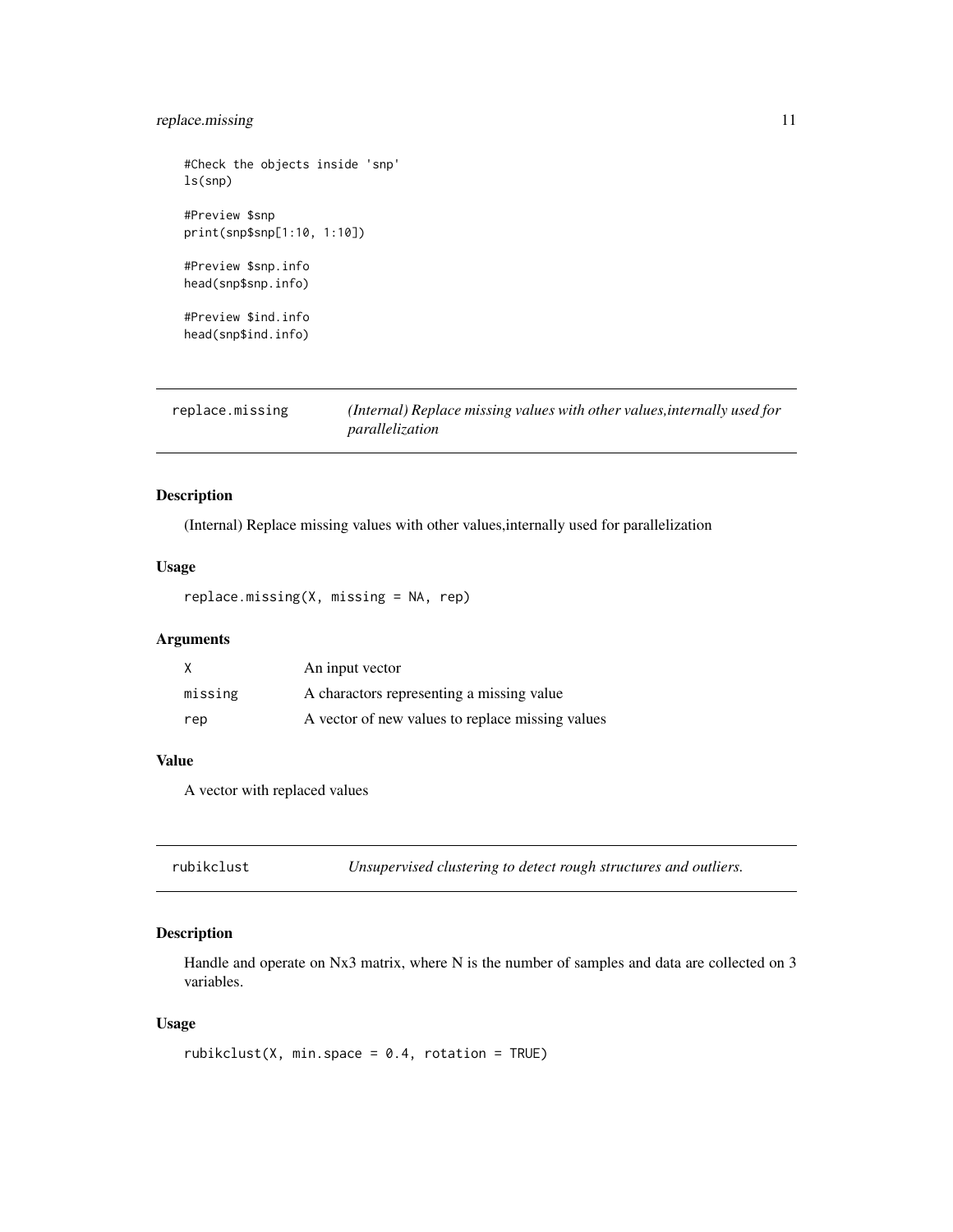#### **Arguments**

| X         | A data matrix for which rows represent samples and the 3 columns represent<br>features. Missingness is not allowed. |
|-----------|---------------------------------------------------------------------------------------------------------------------|
| min.space | A value to specify a minimum space between 2 consecutive projected values.<br>Default = $0.4$ .                     |
| rotation  | To specify if rotation is enabled or not. Default = TRUE.                                                           |

# Details

The function rubikClust is able to take up to 3 variables ( $N \times 3$  matrix). In case, a matrix contains more than 3 columns, only the first three columns are used; the other columns are ignored.

# Value

The returned value is a vector of numbers representing cluster memberships.

## Examples

```
#Load simulated dataset
data(example_SNP)
PCs <- cal.pc.linear(simsnp$snp, no.pc = 3)
#Run rubikclust with the default parameters
groups <- rubikclust(PCs$PC)
#Check clustering results
print(groups)
#Check cluster's distribution
table(groups)
#Check the plot, highlight the points according to the clustering result
mylabels <- paste0("group", as.factor(groups))
plot3views( PCs$PC, labels = mylabels)
#Run rubikclust with min.space = 0.02
groups <- rubikclust(PCs$PC, min.space = 0.02)
#Check clustering results
print(groups)
#Check cluster's distribution
table(groups)
#Check the plot, highlight the points according to the clustering result
mylabels <- paste0("group", as.factor(groups))
```

```
plot3views( PCs$PC, labels = mylabels)
```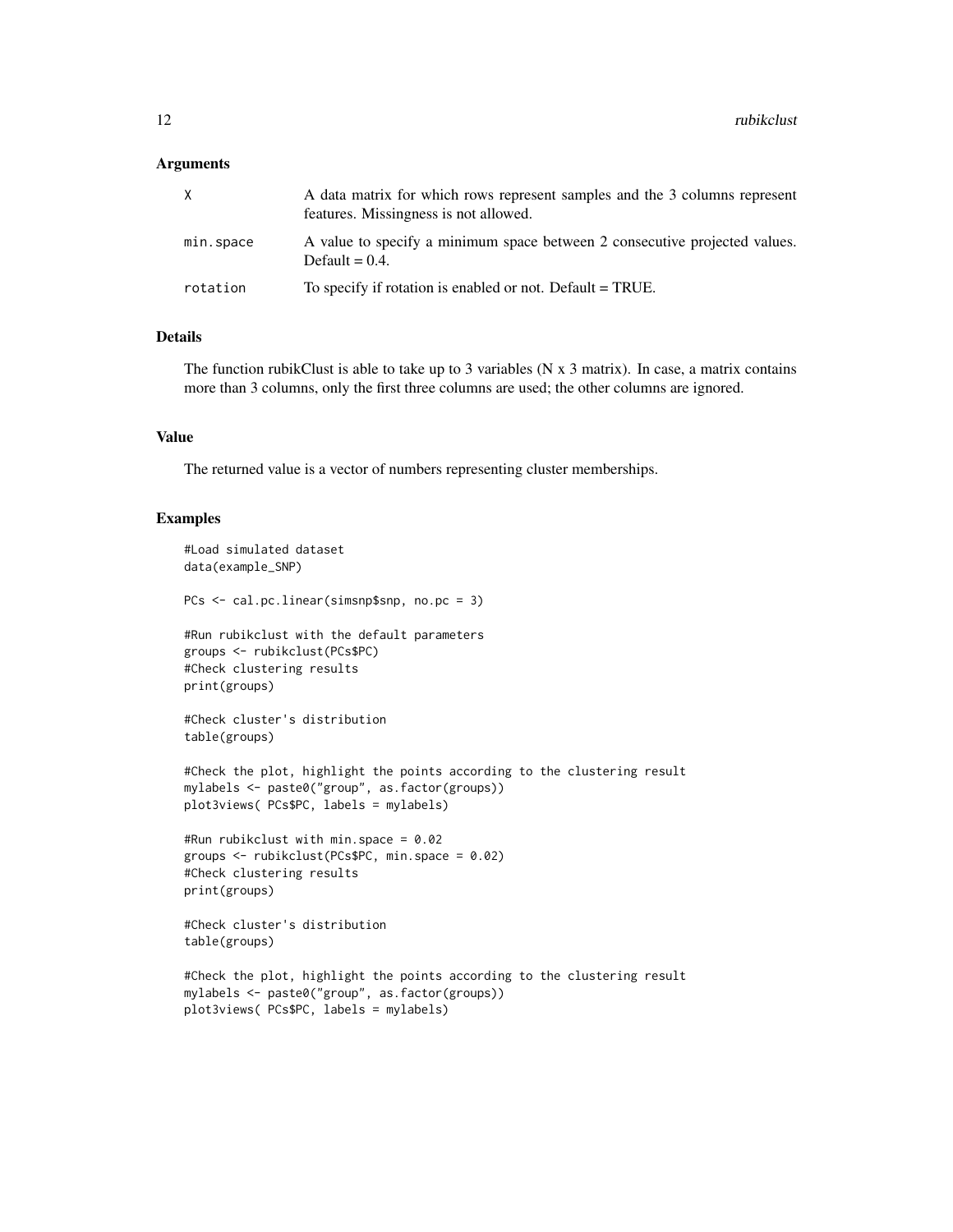<span id="page-12-2"></span><span id="page-12-0"></span>

# **Description**

A dataset contains a character vector of 753 elements containing labels or populations of 753 individuals which they belong. Three populations and outliers were labeled as "pop1", "pop2", "pop3", and "outlier".

#### Usage

data(example\_SNP)

#### Format

A vector with 753 elements.

#### See Also

[simsnp](#page-12-1)

<span id="page-12-1"></span>

simsnp *Synthetic dataset containing single nucleotide polymorphisms (SNP)*

### Description

The simsnp is the simulated dataset which consists of 3,000 independent SNPs and 753 individuals belonging to one of three populations (250 individuals each) and 3 outlying individuals. The pairwise genetic distance between populations was set to Fst=0.01 as in Balding (1995).

#### Usage

data(example\_SNP)

#### Format

A list with 3 objects

#### Details

- ind.info A character matrix of 753 rows and 6 columns representing individuals and individual information respectively. The columns of ind.info represents sample\_ID, family\_ID, father\_ID, mother\_ID, gender, and phenotype respectively.
- snp.info A character matrix of 3,000 rows and 6 columns representing SNPs and SNP information respectively. The columns of snp.info represents SNP\_CHR (chromosome), SNP\_ID, centimorgan, position, allele1, and allele2 respectively.
- snp A numeric matrix of 753 rows and 3,000 columns representing individuals and SNPs respectively. The matrix snp contains the number 0, 1, and 2 representing SNP in additive coding.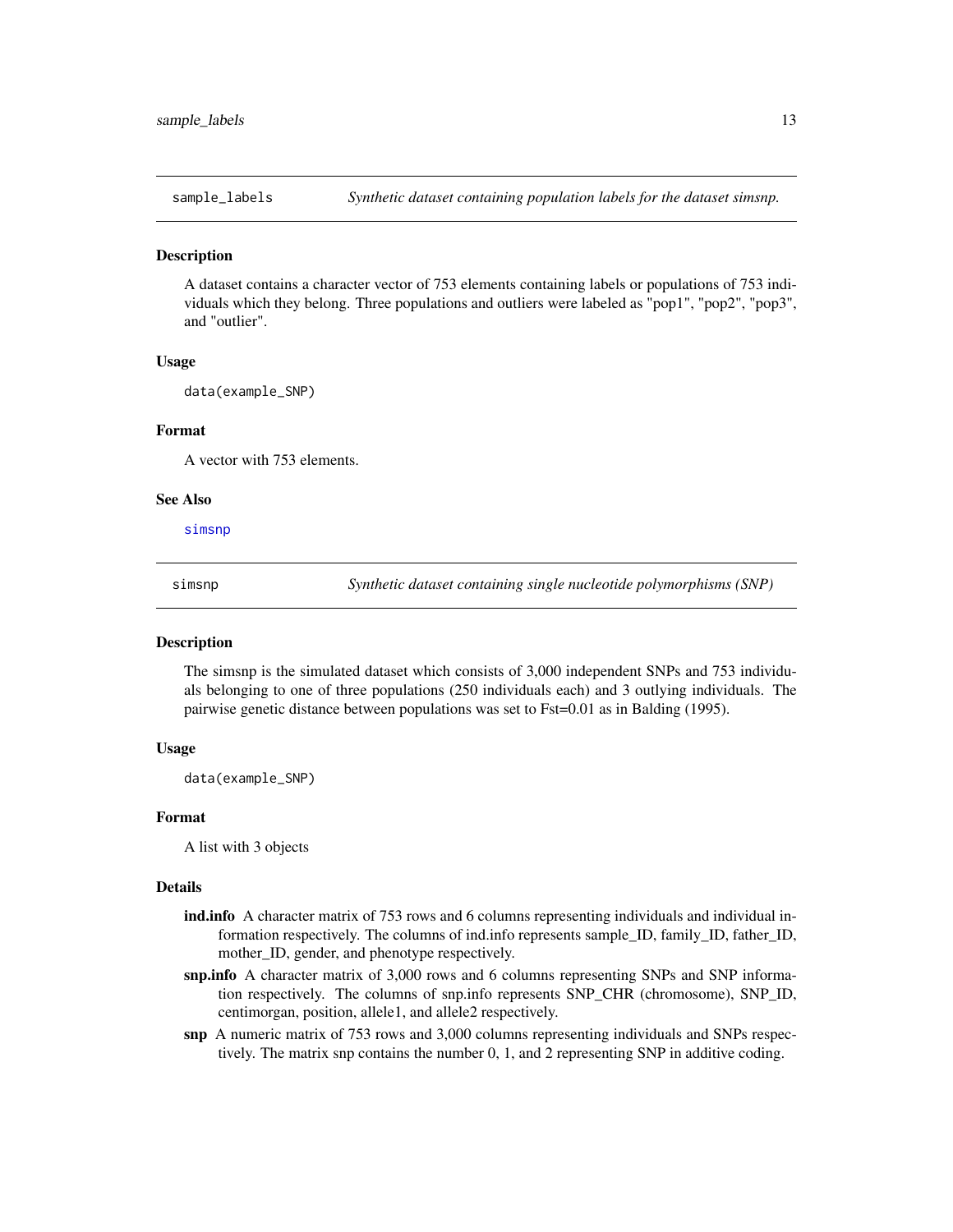# <span id="page-13-0"></span>References

Balding, D.J., and Nichols, R.A. (1995). A method for quantifying differentiation between populations at multi-allelic loci and its implications for investigating identity and paternity. Genetica 96, 3-12.

# See Also

[sample\\_labels](#page-12-2)

<span id="page-13-1"></span>

| write.bed | Write a list of SNP object to the binary PLINK format (BED, BIM, and |
|-----------|----------------------------------------------------------------------|
|           | FAM)                                                                 |

#### Description

Write a SNP object to the files in the binary PLINK format. For more information about the binary PLINK format, please check in the manual of PLINK.

## Usage

```
write.bed(object, file)
```
# Arguments

| object | An object of SNP is a list consisting of 3 matrices, see the <i>Details</i> section for<br>more details. |
|--------|----------------------------------------------------------------------------------------------------------|
| file   | A prefix of output files for BED, BIM and FAM to be saved.                                               |

# Details

The object should contain:

- \$snp is a SNP matrix from BED file.
- \$snp.info is a data.frame of SNP information from BIM file.
- \$ind.info is a data.frame of individual information from FAM file.

For more details about the binary PLINK format, please check [http://zzz.bwh.harvard.edu/](http://zzz.bwh.harvard.edu/plink/binary.shtml) [plink/binary.shtml](http://zzz.bwh.harvard.edu/plink/binary.shtml)

# Value

NULL.

# See Also

[read.bed](#page-9-1)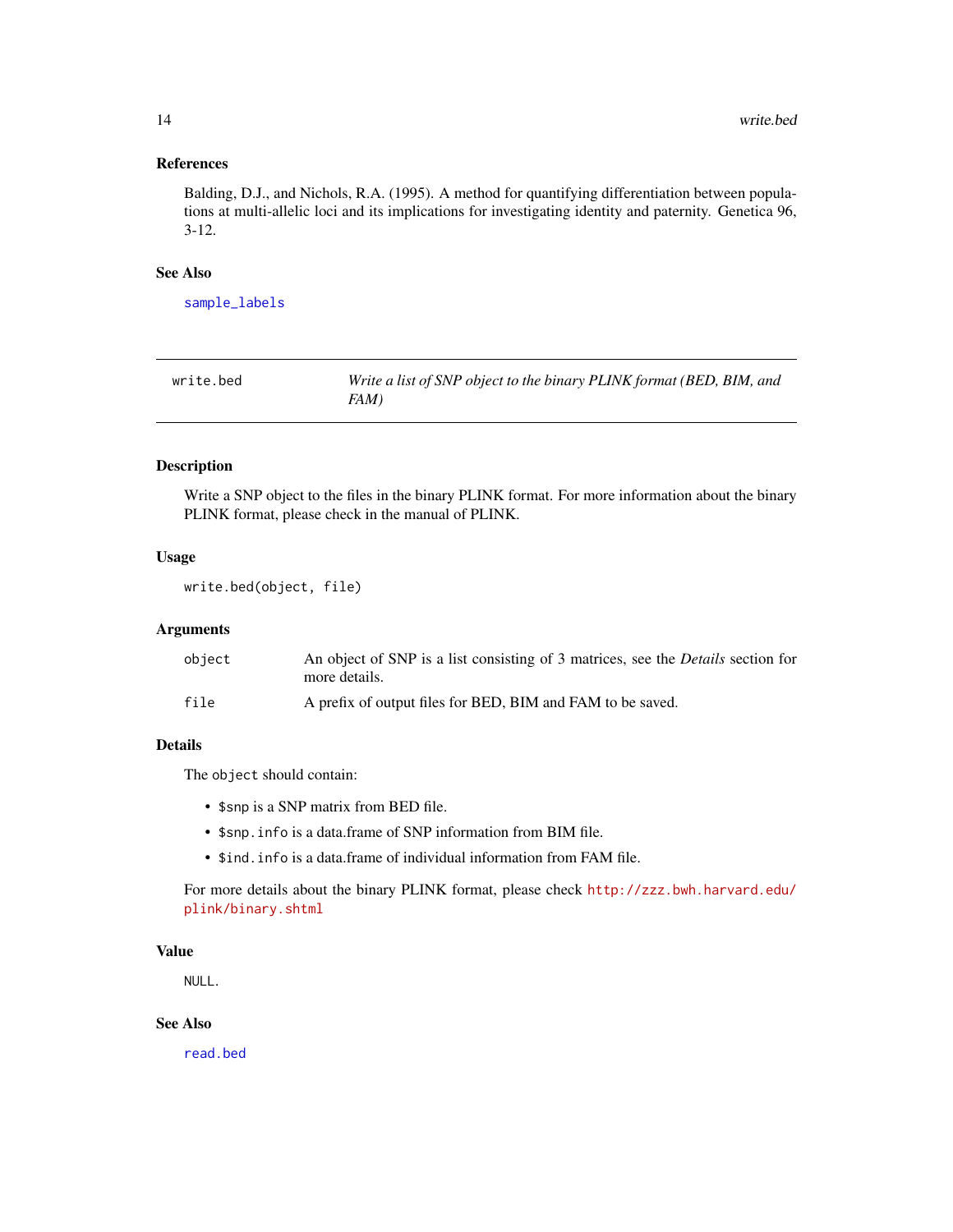# Examples

```
#Load example data
data(example_SNP)
#Save 'simsnp' to the file as defined in 'save.file'
save.file <- file.path(tempdir(),"new_SNP")
write.bed(simsnp , save.file)
```
xxt *Calculate matrix multipication between a matrix and its transpose for large data.*

# Description

Calculate matrix multiplication using "divide and conquer technique", which accelerates the computation to be faster.

# Usage

 $xxt(X, window.size = 5)$ 

# Arguments

|             | An input matrix to be processed.                                   |  |
|-------------|--------------------------------------------------------------------|--|
| window.size | The window size of matrices to be devided. The default value is 5. |  |

# Value

The multiplication matrix of  $X.t(X)$ .

# Examples

```
#Use the example files embedded in the package.
X <-matrix(runif(100), ncol=20)
R1 \le -xxt(X)#Show the result (R1)
print(R1)
R2 <- X %*% t(X)
#Show the result (R2)
print(R2)
```
<span id="page-14-0"></span> $xxt$  15